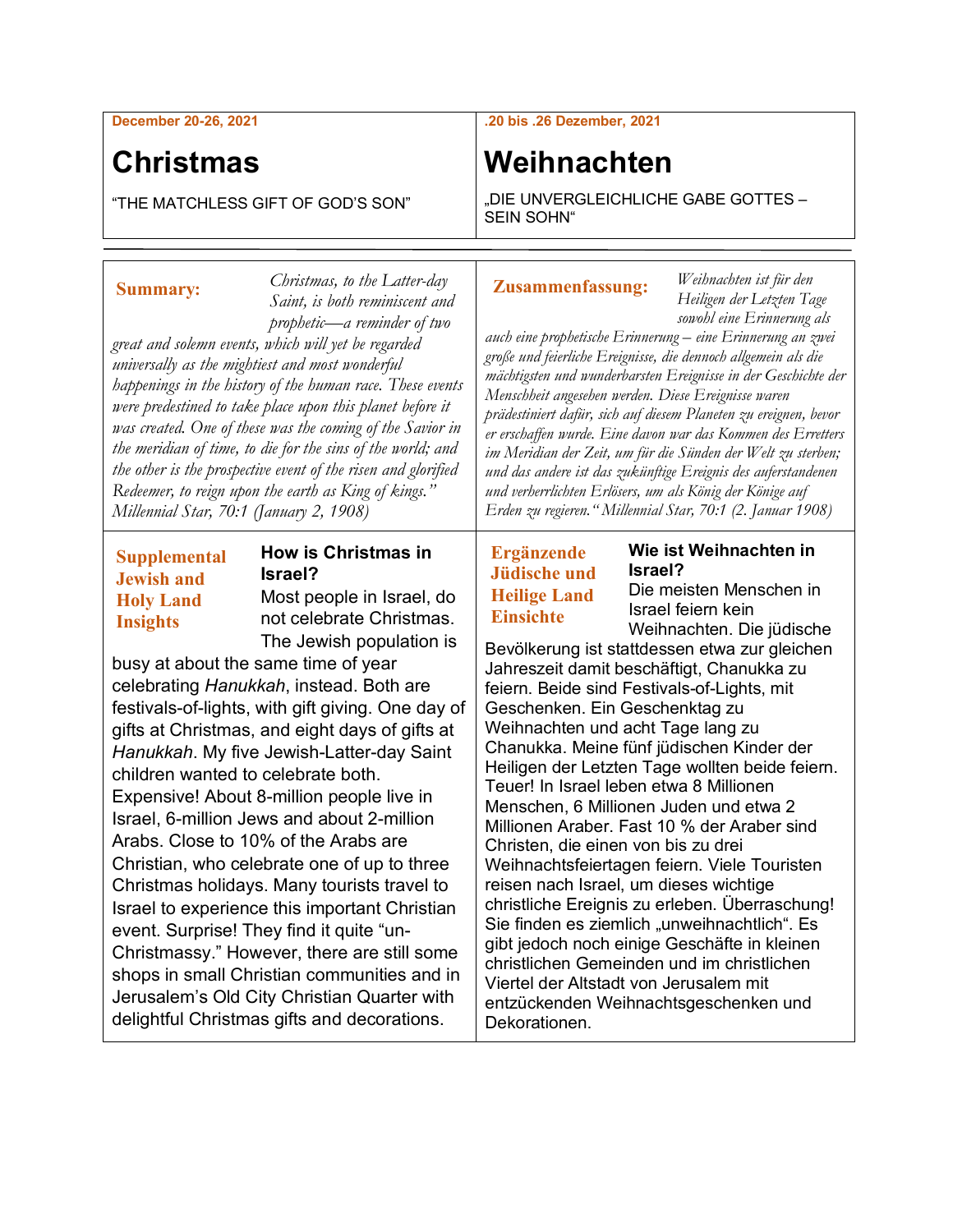| What is Christmas in Bethlehem, Israel<br>like?<br>Just a few miles away from Jerusalem, in<br>Bethlehem, the oldest, still-existing church in<br>history (150 AD), the Church of Nativity, has<br>special celebrations, decorated with flags<br>and tinsel every Christmas season. Three<br>religions claim ownership, Greek Orthodox,<br>Armenian and Catholic. Below that building<br>is believed to be the site of the birth of<br>Jesus. Precipitous steps lead down to a<br>cramped grotto where hanging lamps, gold<br>laced curtains and a silver star embedded<br>on the marble floor, mark the traditional<br>birthplace. The three churches have strict<br>meeting times for their Mass and worship<br>procedures. They keep each other on a<br>strict, to-the-minute timing, so that<br>ownership in not extended beyond age-old<br>agreements. Thronging crowds gather and<br>wait to "see." Sometimes, it may seem that<br>the name Bethlehem should be pronounced<br>"bedlam." | Wie ist Weihnachten in Bethlehem, Israel?<br>Nur wenige Kilometer von Jerusalem entfernt,<br>in Bethlehem, feiert die älteste noch<br>existierende Kirche der Geschichte (150 n. Drei<br>Religionen beanspruchen den Besitz, die<br>griechisch-orthodoxe, die armenische und die<br>katholische. Unter diesem Gebäude soll sich<br>der Ort der Geburt Jesu befinden. Steile Stufen<br>führen hinunter zu einer engen Grotte, in der<br>Hängelampen, goldbesetzte Vorhänge und ein<br>in den Marmorboden eingelassener silberner<br>Stern das traditionelle Geburtshaus markieren.<br>Die drei Kirchen haben strenge<br>Versammlungszeiten für ihre Gottesdienste<br>und Gottesdienste. Sie halten sich gegenseitig<br>nach einem strengen, minutengenauen Timing,<br>so dass das Eigentum nicht über uralte<br>Vereinbarungen hinausgeht. Eine drängende<br>Menschenmenge versammeln sich und warten<br>darauf, "zu sehen". Manchmal scheint es, als<br>ob der Name Bethlehem "bedlam"<br>(durcheinander) ausgesprochen werden<br>sollte. |
|-----------------------------------------------------------------------------------------------------------------------------------------------------------------------------------------------------------------------------------------------------------------------------------------------------------------------------------------------------------------------------------------------------------------------------------------------------------------------------------------------------------------------------------------------------------------------------------------------------------------------------------------------------------------------------------------------------------------------------------------------------------------------------------------------------------------------------------------------------------------------------------------------------------------------------------------------------------------------------------------------|-------------------------------------------------------------------------------------------------------------------------------------------------------------------------------------------------------------------------------------------------------------------------------------------------------------------------------------------------------------------------------------------------------------------------------------------------------------------------------------------------------------------------------------------------------------------------------------------------------------------------------------------------------------------------------------------------------------------------------------------------------------------------------------------------------------------------------------------------------------------------------------------------------------------------------------------------------------------------------------------------------------------------------------------|
| What other cave-like grottos are there?<br>Just a few yards away, is another below-<br>ground-level room, underneath the Catholic<br>Church. It is simple and calm. The tradition<br>states this is where Jerome (347-420 AD)<br>translated the Old Testament Hebrew<br>scriptures and the New Testament Greek<br>scriptures into the "common language," the<br>Vulgate or early Latin language. In<br>September 1972, my friend, the John<br>Tvedtnes (1941-2018), was there with<br>President of the Church of Jesus Christ of<br>Latter-day Saints, Harold B. Lee (1899-<br>1973). The small group quietly pondered the<br>first Christmas event. After some time, Lee,<br>softly interrupted the silence and said, "We<br>are close to where the Savior was born." He<br>was able to look past the many tinseled<br>trappings of religious worship and feel the<br>precious original nativity scene.                                                                                      | Welche anderen höhlenartigen Grotten gibt<br>es?<br>Nur wenige Meter entfernt befindet sich ein<br>weiterer unterirdischer Raum unter der<br>katholischen Kirche. Es ist einfach und ruhig.<br>Die Überlieferung besagt, dass Hieronymus<br>(347-420 n. Im September 1972 war mein<br>Freund, der John Tvedtnes (1941-2018), mit<br>dem Präsidenten der Kirche Jesu Christi der<br>Heiligen der Letzten Tage, Harold B. Lee<br>(1899-1973), dort. In aller Stille dachte die<br>kleine Gruppe über die erste<br>Weihnachtsveranstaltung nach. Nach einiger<br>Zeit unterbrach Lee sanft die Stille und sagte:<br>"Wir sind nahe am Geburtsort des Erretters." Er<br>konnte an den vielen Lametta-Insignien<br>religiöser Anbetung vorbeischauen und die<br>kostbare Originalkrippe spüren.                                                                                                                                                                                                                                                |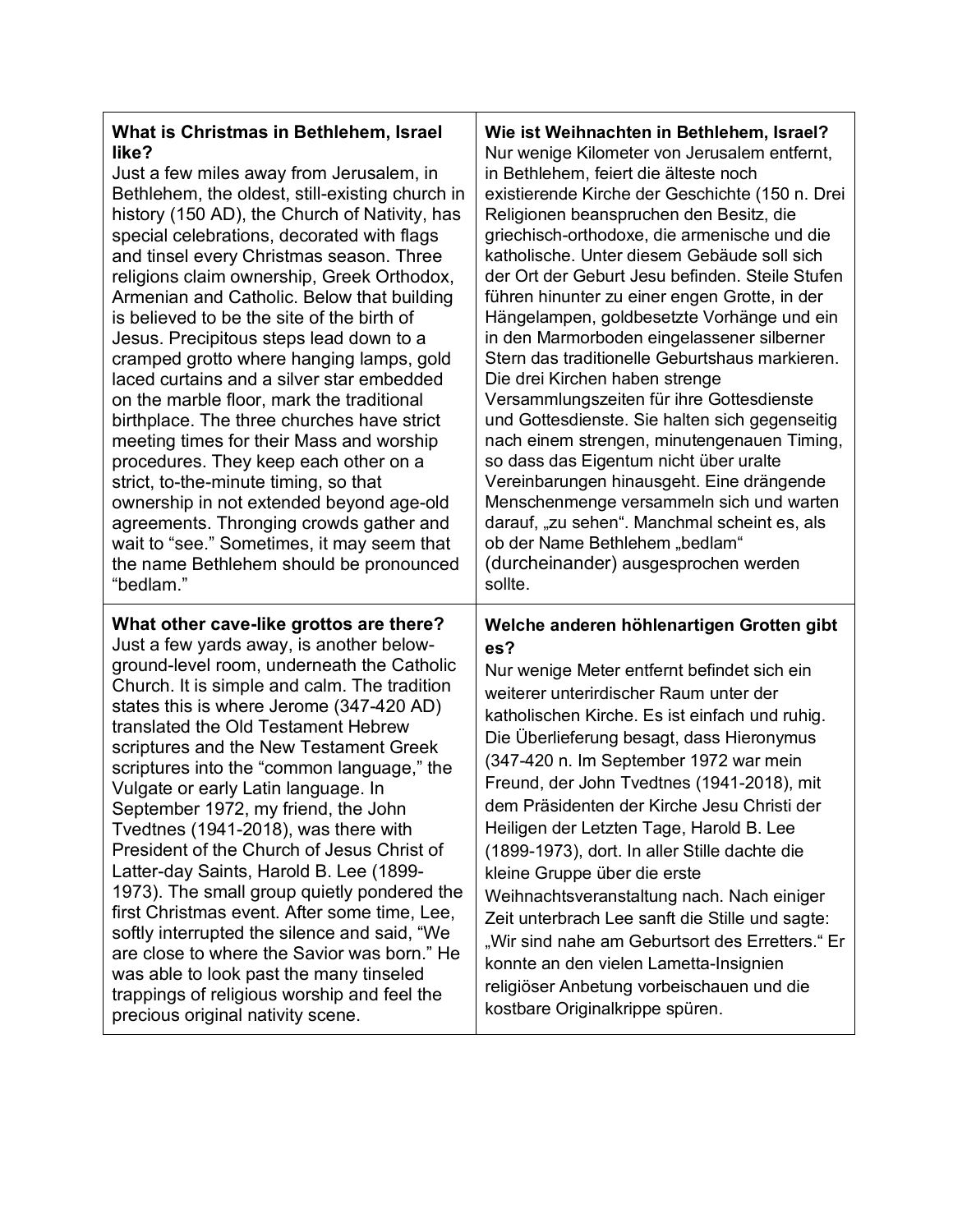| <b>What causes the different Christmas</b><br>dates by different religions?<br>Roman Catholics and Protestants celebrate<br>on December 25, of the "Gregorian"<br>Calendar (it only started in 1582 AD),<br>however, using the "Julian" calendar (started<br>in 46 BC), the Greek Orthodox, Armenian<br>and Coptic Christians celebrate on January<br>6 or 7. Calendar differences have some<br>Christians celebrating even later. So, in fact,<br>Christians in Israel and surrounding<br>countries have several Christmas holidays.                                                                                                                                                                                                                                                                                                               | Was verursacht die unterschiedlichen<br>Weihnachtsdaten der verschiedenen<br><b>Religionen?</b><br>Katholiken und Protestanten feiern am 25.<br>Dezember des "gregorianischen" Kalenders (er<br>begann erst 1582 n. Chr.), jedoch feiern die<br>griechisch-orthodoxen, armenischen und<br>koptischen Christen nach dem "julianischen"<br>Kalender (beginnend 46 v. Chr.) 6 oder 7.<br>Kalenderunterschiede haben einige Christen<br>zum Feiern noch später. Tatsächlich haben<br>Christen in Israel und den umliegenden<br>Ländern mehrere Weihnachtsfeiertage.                                                                                                                                                                                                                                                                                                        |
|-----------------------------------------------------------------------------------------------------------------------------------------------------------------------------------------------------------------------------------------------------------------------------------------------------------------------------------------------------------------------------------------------------------------------------------------------------------------------------------------------------------------------------------------------------------------------------------------------------------------------------------------------------------------------------------------------------------------------------------------------------------------------------------------------------------------------------------------------------|------------------------------------------------------------------------------------------------------------------------------------------------------------------------------------------------------------------------------------------------------------------------------------------------------------------------------------------------------------------------------------------------------------------------------------------------------------------------------------------------------------------------------------------------------------------------------------------------------------------------------------------------------------------------------------------------------------------------------------------------------------------------------------------------------------------------------------------------------------------------|
| Where does the Church of Jesus Christ<br>of Latter-day Saints come up with April 6<br>as the birth of Jesus? The official<br>restoration of the Church was on 6 April<br>1830, ". Being one thousand eight<br>hundred and thirty years since the coming of<br>our Lord and Savior in flesh " (Doctrine<br>and Covenants 20:1) That April 6th, was the<br>date in the solar-based, 16th century,<br>Gregorian calendar (that didn't exist in<br>Jesus' time). However, in the lunar-based,<br>Biblical, Jewish calendar, still in use, that<br>day was the "first full moon after the first day<br>of spring," it was the beginning of Passover<br>week (a seven-day celebration)! The very<br>day Jews begin celebrating being delivered<br>from Egypt, (a High-Day, an extra Sabbath)<br>is when the deliverance from Christian<br>apostacy began. | Wo findet die Kirche Jesu Christi der<br>Heiligen der Letzten Tage den 6. April als<br><b>Geburt Jesu?</b><br>Die offizielle Restaurierung der Kirche war am<br>6. April 1830. ". im vierten Monat und am<br>sechsten Tag des Monats, der April genannt<br>wird" (Lehre und Bündnisse 20:1). Dieser 6.<br>April war das Datum im gregorianischen<br>Kalender des 16. Jahrhunderts auf<br>Sonnenbasis (der zur Zeit Jesu nicht<br>existierte). Im biblisch-jüdischen Kalender, der<br>auf dem Mond basiert und immer noch<br>verwendet wird, war dieser Tag jedoch der<br>"erste Vollmond nach dem ersten<br>Frühlingstag", es war der Beginn der<br>Passahwoche (einer siebentägigen Feier)! An<br>dem Tag, an dem Juden beginnen, ihre<br>Befreiung aus Ägypten zu feiern (ein Hochtag,<br>ein zusätzlicher Sabbat), begann die Befreiung<br>vom christlichen Abfall. |
| May I sing "Happy Birthday" to my<br>Savior?<br>Years ago, another guide in Israel begged<br>me to replace her as a guide for a German<br>speaking Christian group, as she was ill and<br>unable to speak. I was available and hurried<br>to the Jordanian border to meet the Pastor<br>and his flock. Surprised at her<br>"replacement," he asked my name and<br>where I was from. "Daniel, born in Haifa, son<br>of German parents who survived the<br>Holocaust" were the words that fell from my<br>lips. He was visibly upset and said, "I want a                                                                                                                                                                                                                                                                                              | Darf ich meinem Erretter "Happy Birthday"<br>singen?<br>Vor Jahren bat mich eine andere Führerin in<br>Israel, sie als Führerin für eine<br>deutschsprachige christliche Gruppe zu<br>ersetzen, da sie krank war und nicht sprechen<br>konnte. Ich war verfügbar und eilte zur<br>jordanischen Grenze, um den Pastor und seine<br>Herde zu treffen. Überrascht von ihrem<br>"Ersatz", fragte er nach meinem Namen und<br>woher ich komme. "Daniel, geboren in Haifa,<br>Sohn deutscher Eltern, die den Holocaust<br>überlebt haben" waren die Worte, die mir über<br>die Lippen kamen. Er war sichtlich aufgebracht<br>und sagte: "Ich möchte einen christlichen                                                                                                                                                                                                       |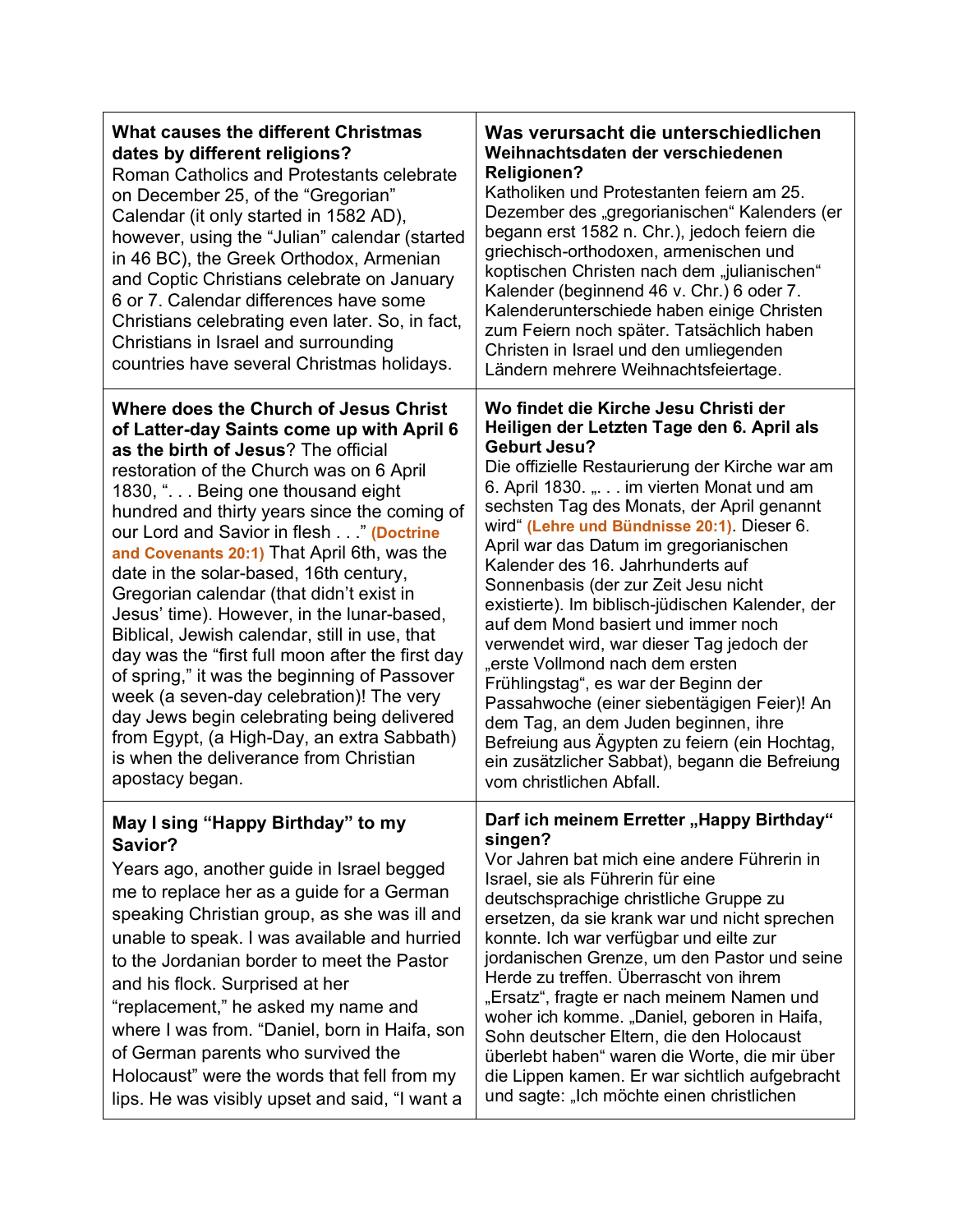| Christian guide." I replied, I'm a believer, I<br>hope you won't be disappointed!" The tour<br>went well, until we arrived at the Hills of<br>Bethlehem. We read the nativity account,<br>accompanied by sheep and shepherds. I<br>suggested we sing Christmas songs, even<br>though it was summertime. He objected; I<br>sang to the touring guests. Repeating that<br>account to one of my Latter-day Saint<br>groups, a Bishop, shared a sweet story of a<br>young autistic lad who was assigned to lead<br>the singing in Priesthood meetings. The<br>young man selected a Christmas carol every<br>week! I guess it's okay to sing "Happy<br>Birthday" to Jesus, every day, anytime.                                                                                                                                                                                                                                                                                                                                                                                                                                                                                                                                                                                                                                                        | Führer." Ich habe geantwortet, ich bin ein<br>Gläubiger, ich hoffe, Sie werden nicht<br>enttäuscht sein!" Die Tour verlief gut, bis wir<br>bei den Hügel Bethlehem ankamen. Wir<br>haben die Schriften, begleitet von Schafen<br>und Hirten. Ich schlug vor, wir singen<br>Weihnachtslieder, obwohl es Sommer war. Er<br>widersprach; Ich sang zu den Tourgästen. Als<br>ich diesen Bericht einer meiner Gruppen der<br>Heiligen der Letzten Tage, einem Bischof,<br>wiederholte, erzählte ich eine süße Geschichte<br>von einem jungen autistischen Jungen, der<br>beauftragt wurde, den Gesang in den<br>Priestertumsversammlungen zu leiten. Der<br>junge Mann wählte jede Woche ein<br>Weihnachtslied aus! Ich denke, es ist in<br>Ordnung, Jesus jeden Tag und jederzeit<br>"Happy Birthday" zu singen.                                                                                                                                                                                                                                                                                                                                                                                                                                                                                                                                                    |
|--------------------------------------------------------------------------------------------------------------------------------------------------------------------------------------------------------------------------------------------------------------------------------------------------------------------------------------------------------------------------------------------------------------------------------------------------------------------------------------------------------------------------------------------------------------------------------------------------------------------------------------------------------------------------------------------------------------------------------------------------------------------------------------------------------------------------------------------------------------------------------------------------------------------------------------------------------------------------------------------------------------------------------------------------------------------------------------------------------------------------------------------------------------------------------------------------------------------------------------------------------------------------------------------------------------------------------------------------|-----------------------------------------------------------------------------------------------------------------------------------------------------------------------------------------------------------------------------------------------------------------------------------------------------------------------------------------------------------------------------------------------------------------------------------------------------------------------------------------------------------------------------------------------------------------------------------------------------------------------------------------------------------------------------------------------------------------------------------------------------------------------------------------------------------------------------------------------------------------------------------------------------------------------------------------------------------------------------------------------------------------------------------------------------------------------------------------------------------------------------------------------------------------------------------------------------------------------------------------------------------------------------------------------------------------------------------------------------------------|
| Who are, and where were the 'wise men?'<br>Middle Eastern Christians have a tradition of<br>three wise men or Magi that come from the<br>East bearing gifts for a newborn King. Even<br>scriptures tell us of Herod the Great<br>receiving those visitors who were seeking<br>the child "King of The Jews." Conniving<br>Herod told them to let him know when they<br>found him, so he could reverence the "child-<br>to-be-king." When they did not return, Herod<br>ordered all the children killed in the<br>Bethlehem area who were two-years old and<br>under. "Now when Jesus was born in<br>Bethlehem of Judæa in the days of Herod<br>the king, behold, there came wise men from<br>the east to Jerusalem, Saying, Where is he<br>that is born King of the Jews? for we have<br>seen his star in the east, and are come to<br>worship him. When Herod the king had<br>heard these things, he was troubled, and all<br>Jerusalem with him. And when he had<br>gathered all the chief priests and scribes of<br>the people together, he demanded of them<br>where Christ should be born. And they said<br>unto him, In Bethlehem of Judæa: for thus it<br>is written by the prophet, And thou<br>Bethlehem, in the land of Juda, art not the<br>least among the princes of Juda: for out of<br>thee shall come a Governor, that shall rule | Wer sind und wo waren die "Weisen"?<br>Christen im Nahen Osten haben eine Tradition<br>von drei Weisen oder Magiern, die aus dem<br>Osten kommen und Geschenke für einen<br>neugeborenen König bringen. Sogar die<br>heiligen Schriften erzählen uns von Herodes<br>dem Großen, der die Besucher empfing, die<br>das Kind "König der Juden" suchten. Der<br>hinterhältige Herodes sagte ihnen, sie sollten<br>ihn wissen lassen, wenn sie ihn fanden, damit<br>er das "Kind-zu-König" verehren konnte. Als sie<br>nicht zurückkehrten, befahl Herodes, alle<br>Kinder, die zwei Jahre alt und jünger waren, in<br>der Gegend von Bethlehem zu töten. "Als<br>Jesus zur Zeit des Königs Herodes in<br>Betlehem in Judäa geboren worden war,<br>kamen Sterndeuter aus dem Osten nach<br>Jerusalem und fragten: Wo ist der<br>neugeborene König der Juden? Wir haben<br>seinen Stern aufgehen sehen und sind<br>gekommen, um ihm zu huldigen. Als König<br>Herodes das hörte, erschrak er und mit ihm<br>ganz Jerusalem. Er ließ alle Hohenpriester und<br>Schriftgelehrten des Volkes<br>zusammenkommen und erkundigte sich bei<br>ihnen, wo der Messias geboren werden solle.<br>Sie antworteten ihm: In Betlehem in Judäa;<br>denn so steht es bei dem Propheten: Du,<br>Betlehem im Gebiet von Juda, bist keineswegs<br>die unbedeutendste unter den führenden |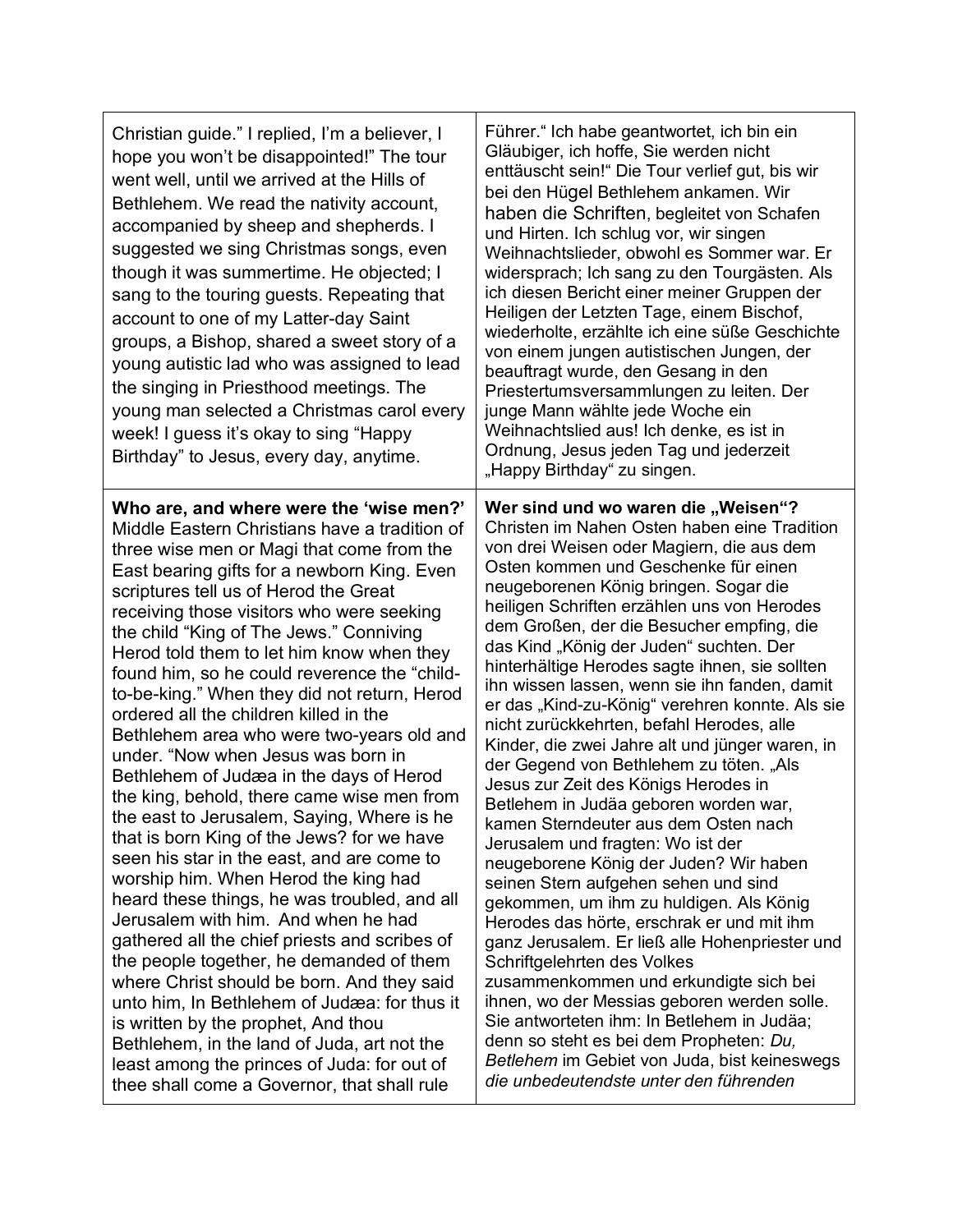| my people Israel. Then Herod, when he had<br>privily called the wise men, inquired of them<br>diligently what time the star appeared. And<br>he sent them to Bethlehem, and said, Go<br>and search diligently for the young child; and<br>when ye have found him, bring me word<br>again, that I may come and worship him<br>also. When they had heard the king, they<br>departed; and, lo, the star, which they saw in<br>the east, went before them, till it came and<br>stood over where the young child was.<br>When they saw the star, they rejoiced with<br>exceeding great joy. And when they were<br>come into the house, they saw the young<br>child with Mary his mother, and fell down,<br>and worshipped him: and when they had<br>opened their treasures, they presented unto<br>him gifts; gold, and frankincense, and myrrh.<br>And being warned of God in a dream that<br>they should not return to Herod, they<br>departed into their own country another way.<br>(Matthew 2:1-16)                                                                                                 | Städten von Juda; denn aus dir wird ein Fürst<br>hervorgehen, der Hirt meines Volkes Israel.<br>Danach rief Herodes die Sterndeuter heimlich<br>zu sich und ließ sich von ihnen genau sagen,<br>wann der Stern erschienen war. Dann schickte<br>er sie nach Betlehem und sagte: Geht und<br>forscht sorgfältig nach, wo das Kind ist; und<br>wenn ihr es gefunden habt, berichtet mir, damit<br>auch ich hingehe und ihm huldige. Nach diesen<br>Worten des Königs machten sie sich auf den<br>Weg. Und der Stern, den sie hatten aufgehen<br>sehen, zog vor ihnen her bis zu dem Ort, wo<br>das Kind war; dort blieb er stehen. Als sie den<br>Stern sahen, wurden sie von sehr großer<br>Freude erfüllt. Sie gingen in das Haus und<br>sahen das Kind und Maria, seine Mutter; da<br>fielen sie nieder und huldigten ihm. Dann<br>holten sie ihre Schätze hervor und brachten<br>ihm Gold, Weihrauch und Myrrhe als Gaben<br>dar. Weil ihnen aber im Traum geboten wurde,<br>nicht zu Herodes zurückzukehren, zogen sie<br>auf einem anderen Weg heim in ihr Land."<br>(Matthäus 2,1-16)                                                                                                                           |
|-----------------------------------------------------------------------------------------------------------------------------------------------------------------------------------------------------------------------------------------------------------------------------------------------------------------------------------------------------------------------------------------------------------------------------------------------------------------------------------------------------------------------------------------------------------------------------------------------------------------------------------------------------------------------------------------------------------------------------------------------------------------------------------------------------------------------------------------------------------------------------------------------------------------------------------------------------------------------------------------------------------------------------------------------------------------------------------------------------|----------------------------------------------------------------------------------------------------------------------------------------------------------------------------------------------------------------------------------------------------------------------------------------------------------------------------------------------------------------------------------------------------------------------------------------------------------------------------------------------------------------------------------------------------------------------------------------------------------------------------------------------------------------------------------------------------------------------------------------------------------------------------------------------------------------------------------------------------------------------------------------------------------------------------------------------------------------------------------------------------------------------------------------------------------------------------------------------------------------------------------------------------------------------------------------------------------------------|
| How could the "Wisemen" be at<br><b>Christmas Nativity Scene?</b><br>Somehow, many nativity sets show the wise<br>men at the birth even though the scriptures<br>indicate a time frame of about two years<br>later. Likewise, countless nativity scenes<br>depict the wise men as two light-skinned,<br>and one dark-skinned person. Throughout<br>the world, these scenes have a pleasant<br>symbolism, dark skinned and light skinned -<br>worshiping the Messiah of all mankind.<br>"Matthew's account of 'wise men from the<br>east' coming to Jerusalem and Bethlehem in<br>search of the Christ Child is sometimes<br>recited as a visit of three Magi. Actually,<br>there is no historical basis for the prevailing<br>legend that they were from the apostate<br>Persian cult or that they were three in<br>number. It is much more probable that they<br>were devout men who knew of our Lord's<br>coming advent, including the promise that a<br>new star would arise, and that they came as<br>prophets of any age would have done to<br>worship their King. It is clear, that they were | Wie könnten die "Weise" an der<br>Weihnachtskrippe sein?<br>Irgendwie zeigen viele Krippensets die Weisen<br>bei der Geburt, obwohl die Schriften einen<br>Zeitrahmen von etwa zwei Jahren angeben.<br>Ebenso zeigen unzählige Krippen die Weisen<br>als zwei hellhäutige und eine dunkelhäutige<br>Person. Überall auf der Welt haben diese<br>Szenen eine angenehme Symbolik,<br>dunkelhäutig und hellhäutig - sie verehren den<br>Messias der gesamten Menschheit. "Matthäus'<br>Bericht über ,weise Männer aus dem Osten',<br>die auf der Suche nach dem Christkind nach<br>Jerusalem und Bethlehem kamen, wird<br>manchmal als Besuch der Heiligen Drei Könige<br>rezitiert. Tatsächlich gibt es keine historische<br>Grundlage für die vorherrschende Legende,<br>dass sie aus dem abtrünnigen persischen Kult<br>stammten oder dass es sich um drei handelte.<br>Es ist viel wahrscheinlicher, dass sie fromme<br>Männer waren, die von der Ankunft unseres<br>Herrn wussten, einschließlich der Verheißung,<br>dass ein neuer Stern aufgehen würde, und<br>dass sie kamen, wie es Propheten jeden Alters<br>getan hätten, um ihren König anzubeten. Es ist<br>klar, dass sie im Einklang mit dem Herrn waren |